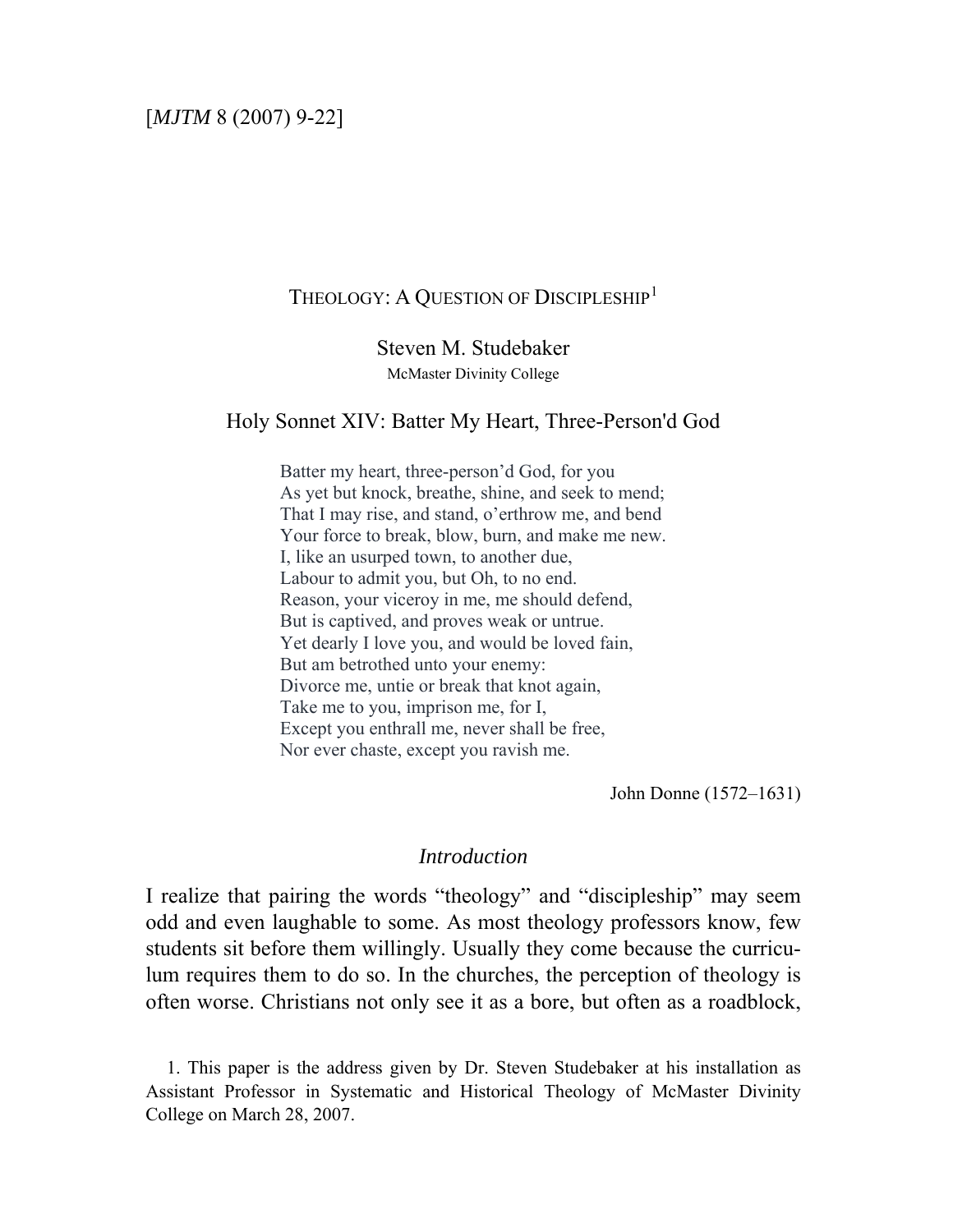or at best a detour, rather than as an avenue to discipleship. But why is this the case?

 For many Christians, particularly in the Pentecostal tradition from which I come, theology is an impediment to discipleship. They see theology as antithetical to a relationship with God. I remember that when I announced my plan to attend seminary to the church in which I was serving as associate pastor, a skeptical woman chided me after the service, saying that I was going to "cemetery." The implication is that seminary education, and theology in particular, will subvert one's vital relationship with Jesus.

 For many Christians, theology is tedious talk about ethereal irrelevancies. Invariably, people recall the great theological conundrum that asks, "How many angels can dance on the head of a pin?" Although it is doubtful that students in a medieval lecture hall ever entertained this question, it represents a common perception that theology is irrelevant. It symbolizes the notion that theology invests its energy in discussions that have little to do with anything, or at least anything with which most people are concerned.

 For many Christians, "theology" is threatening and unsettling. Its subject matter and terminology are foreign to the uninitiated. Students often find theology uncomfortable because it bombards them with words and ideas they do not immediately grasp and have never heard before. Consider some of the terms used in theology—perichoresis, circumincession, supralapsarianism, infralapsarianism, homoousios, homoiousios, hypostatic union, immanent and economic Trinity, aseity, patripassianism, and so they go *ad infinitum*, *ad absurdum*, and *ad nauseam*. Although academic theology, like other disciplines, needs its technical jargon, for all intents and purposes, an introductory course in systematic theology is an introduction to a foreign language.

 Not only does theology present a formidable vocabulary challenge, it requires students to think in unaccustomed ways*.* Theology challenges preconceived ideas and, therefore, can distress students. Often, students simply want their cherished ideas re-affirmed in the classroom. They tend to dislike what makes them uncomfortable. Being forced to think through what they believe, and why they believe it, is difficult; it is hard work; who wants that? Exposure to new theological ideas often leads to a modification and/or rejection of previous notions. The experience of intellectual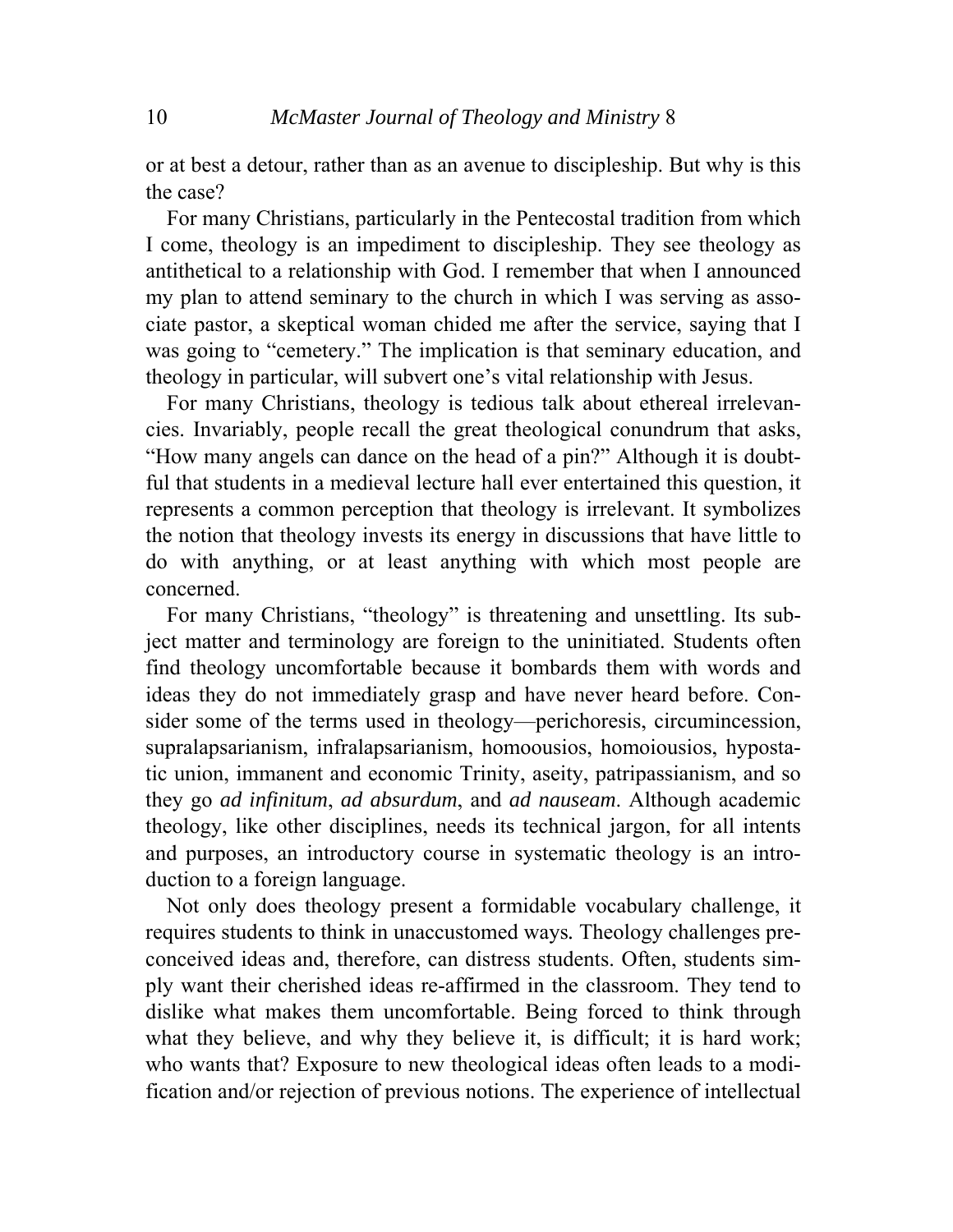upheaval can create a sense of spiritual tumult. Students wander through a sort of theological "no man's land" as they seek to integrate the new and modify the old. Thus, the upset that theology can cause can be interpreted as damaging to a person's relationship with Christ.

 Despite popular misgivings about theology, theological reflection is inevitable for human beings. In this respect, the words of Karl Barth are worth remembering. Barth declared, "There is no [person] who does not have his own god or gods as the object of his highest desire and trust, or as the basis of his deepest loyalty and commitment. There is no one who is not to this extent also a theologian.<sup>[2](#page-2-0)</sup> But why are all people theologians? The Early-Church Bishop of Carthage and renowned theologian, St. Augustine, gives the answer with his famous lines: "Man, being a part of Thy creation, desires to praise Thee… Thou movest us to delight in praising Thee; for Thou hast formed us for Thyself, and our hearts are restless till they find rest in Thee."<sup>[3](#page-2-1)</sup> Augustine recognized that something drives the human toward God and religious expression, and he identified that something as God's very own presence. We inevitably ask theological questions because God created us to do so, and ever calls us to relationship. Thus, the foundation and possibility of theology derive from the reality that God created us for relationship. Being engaged in theology, therefore, is essential to being human. In order to develop the inevitable theological quest of the human, I first describe the biblical drama of creation and redemption that makes Christian theology possible. Secondly, I outline the contextual and personal implications of theology as a question of discipleship.

### *Creation, Fall, and the Possibility of Theology Forestalled*

The Genesis creation accounts tell the story of cosmic and human origins. Gen. 1:1-25 says that in the beginning, God created the heavens and earth. The earth was formless and empty, darkness was over the surface of the

<span id="page-2-1"></span> 3. St. Augustine, "Confessions," in Philip Schaff (ed.), *A Select Library of Nicene and Post-Nicene Fathers of the Christian Church* (first series; 14 vols.; Grand Rapids: Eerdmans, 1956), I, pp. 45-207 (45) (1.1.1).

<span id="page-2-0"></span> <sup>2.</sup> Karl Barth, *Evangelical Theology: An Introduction* (trans. Grover Foley; Grand Rapids: Eerdmans, 1963), p. 3.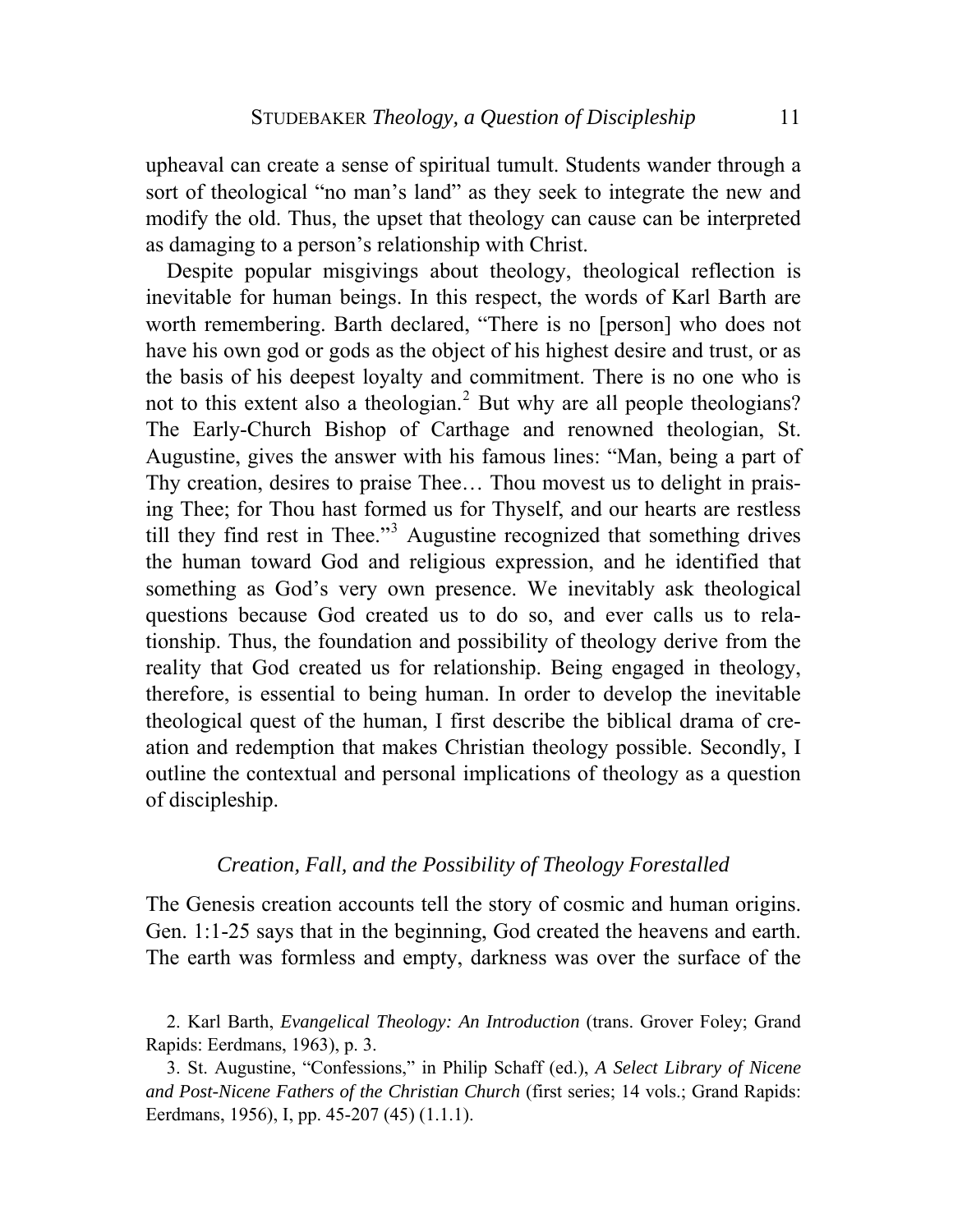deep, and the Spirit of God was hovering over the waters. And God said, "Let there be light," and there was light. God made two great lights—the greater light to govern the day and the lesser light to govern the night. He also made the stars. And God said, "Let there be an expanse between the waters to separate water from water," and God said, "Let the water teem with living creatures and let birds fly above the earth across the expanse of the sky." And God said, "Let the land produce vegetation" and "Let the land produce living creatures." And it was so.

 But Genesis not only says that God created the heavens and the earth, it also says: "Then God said, 'Let us make man in our image, in our likeness…' So God created man in his own image; in the image of God he created them; male and female he created them" (Gen  $1:27$ ).<sup>[4](#page-3-0)</sup> Genesis 2 provides a more detailed account of human creation. It states: "God formed man from the dust of the ground and breathed into his nostrils the breath of life, and man became a living being" (2:7).

 Genesis 2 proceeds to describe the paradise of Eden in which Adam and Eve lived in wonderful harmony with each other, creation, and their God. It paints a picture of Adam and Eve enjoying unmediated intimacy with one another and their God. For instance, although the chapter narrates a decisive turn of events, Gen. 3:8 states that "the man and his wife heard the sound of the Lord God as he was walking in the garden in the cool of the day, and they hid from the Lord God among the trees of the garden." The fact that they tried to hide implies that, prior to their sin, Adam and Eve went out to meet God when God came "walking to them in the cool of the day." Thus, the creation narratives affirm that God created human beings for relationship with their Creator. God created human beings to run to meet the God who comes walking to them in the garden. Consequently, theology, which is reflecting on the Creator and what it means to live in relationship with God, is essential to being human. Human persons were created to know, love and enjoy the delights of intimacy with God. Theology is that mode of thinking that explores the dimensions and content of that relationship.

 Unfortunately, we no longer live in Genesis 2 or Eden. Since everything today is "post" this or that (postmodern, post-Christendom, etc.), we might say that we are "post-Genesis 2" or "post-Eden" people; we live in

<span id="page-3-0"></span> <sup>4.</sup> Scripture quotations are from the NIV.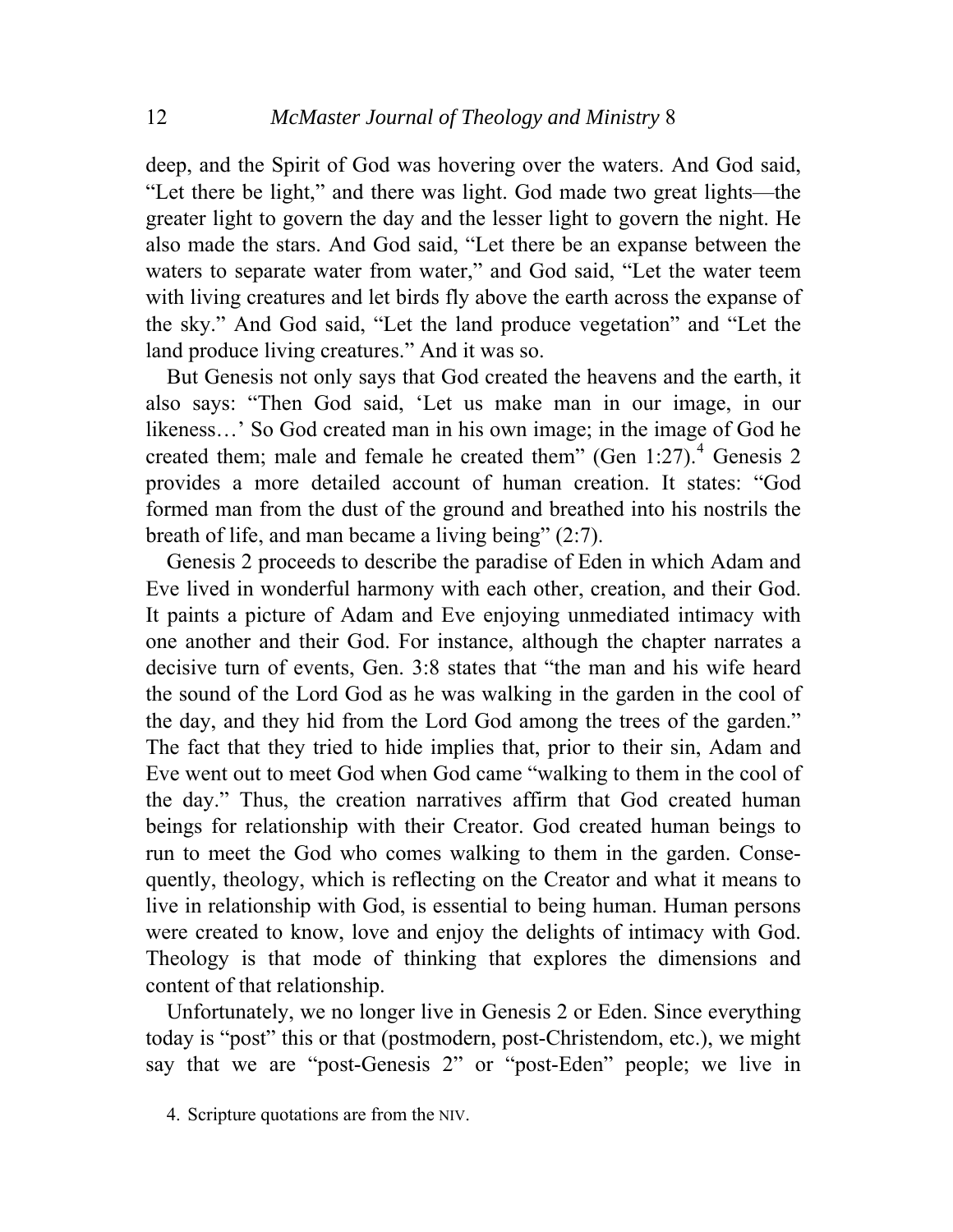Genesis 3, a world marked by sin, betrayal, alienation, and death. Our context is east of Eden. We live in the barren and desolate spaces outside the garden. We are more familiar with the thorns and thistles and the sweat of the brow described in Genesis 3 than the serenity of Eden portrayed in Genesis 2. Estrangement and desperation, rather than intimacy and unbounded joy, often mark our relationships with God, each other, and even the world in which we live.

 Yet, nestled within this bleak pronouncement of the fallen human condition is a promise of redemption, a message of hope. Sometimes called the proto-evangelium, or first gospel, is the passage in Gen. 3:15 where God curses the serpent and vows to "put enmity between you [the serpent] and the woman, and between your [the serpent's] offspring and hers; he will crush your head, and you will strike his heel." God promises to vanquish evil and restore humans to the Eden for which they were created. Thus, the ensuing drama of biblical redemption is a story in which God strives to restore the relationships lost in Genesis 3 and fulfill the promise of Gen. 3:15 to crush the head of the serpent. The saga of redemption is God's effort to enable humans to live again without shame before God and each other.

 The Old Testament chronicles God's actions toward redeeming human beings. For example, God calls Abraham into a unique relationship and promises him that his descendants will become a great people who will live and flourish in right relationship with their God. God continues to work through the patriarchs and seems on the verge of achieving the Abrahamic promise with Moses and the deliverance of the Hebrews from Egyptian servitude. However, as in Eden, human beings persist in unfaithfulness and violate their relationship with God and each other. The Old Testament describes the on-going work of God to bring back human persons into relationship with each other and their God, and the persistent failure of humans to fully actualize that restoration.

### *The Gospel and the Renewal of the Possibility of Christian Theology*

 The New Testament presents the decisive turn in the redemption story. The New Testament gospel is the good news that God has not abandoned us to Genesis 3, but that God came "walking" to the daughters and sons of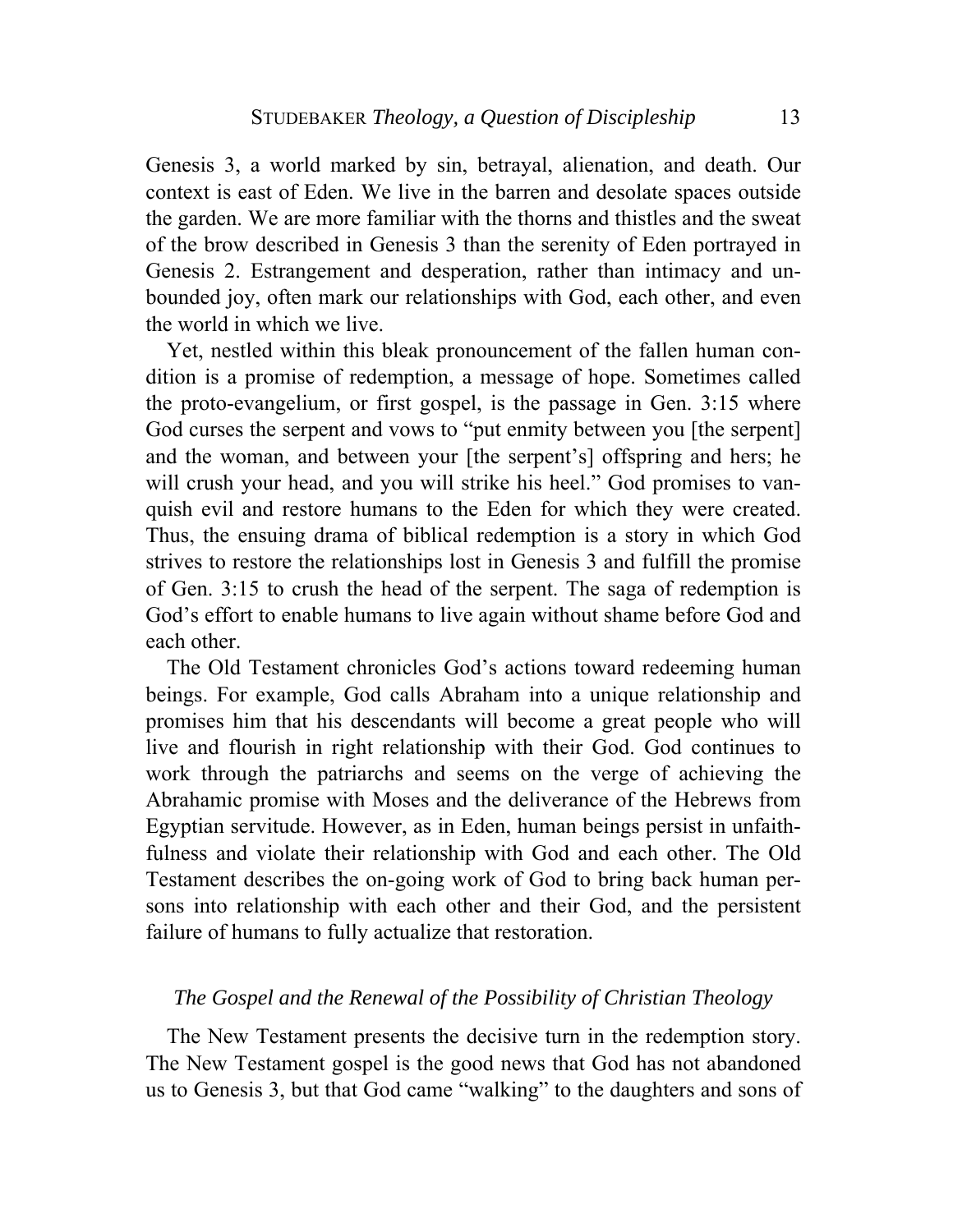Adam and Eve in the humanity of Jesus Christ. The gospel is the promise of life, for "the light shined in the darkness and …"—life emerged under the veil of death.

 Jesus Christ offers a restoration of human relationships with God and other people. The gospel of Jesus Christ or the drama of redemption is the presupposition of Christian theology. In other words, the foundation of Christian theology is the gospel, the good news that God acted in Christ to restore us to fellowship with our Creator and to heal our sinful and broken condition.

 In order to articulate the nature of the gospel that is the foundation and possibility of theology, I turn to the two Christian traditions that are formative for my Christian identity—Evangelicalism and Pentecostalism. Each tradition has a particular emphasis. Evangelicalism accentuates Christ and provides the christological content of the gospel. Pentecostalism emphasizes the Holy Spirit and supplies the pneumatological content of the gospel. Although these traditions can be interpreted as giving priority to their respective emphases over and against each other, the gospel is irreducibly *both* christological and pneumatological. That is, the gospel is the work of Christ and the Spirit, both in its provision and participation.

 Traditional evangelical theology speaks of Christ accomplishing redemption. The opening verses of the Gospel of John tell us:

In the beginning was the Word, and the Word was with God, and the Word was God (1:1).

The Word became flesh and lived for a while among us. We have seen his glory, the glory of the one and only Son, who came from the Father, full of grace and truth (1:14).

No one has ever seen God, but God the only Son…has made him known (1:18).

These texts provide the conceptual idiom for traditional Logos Christology. Logos Christology affirms that Jesus Christ is the eternal divine Son who descended from the Father, or came down from heaven, and united himself to humanity in Jesus.

 The Synoptic Gospels of Luke and Matthew show us that the Spirit is also at work in the incarnation. In Luke 1, the angel Gabriel comforts the distressed Mary with the words: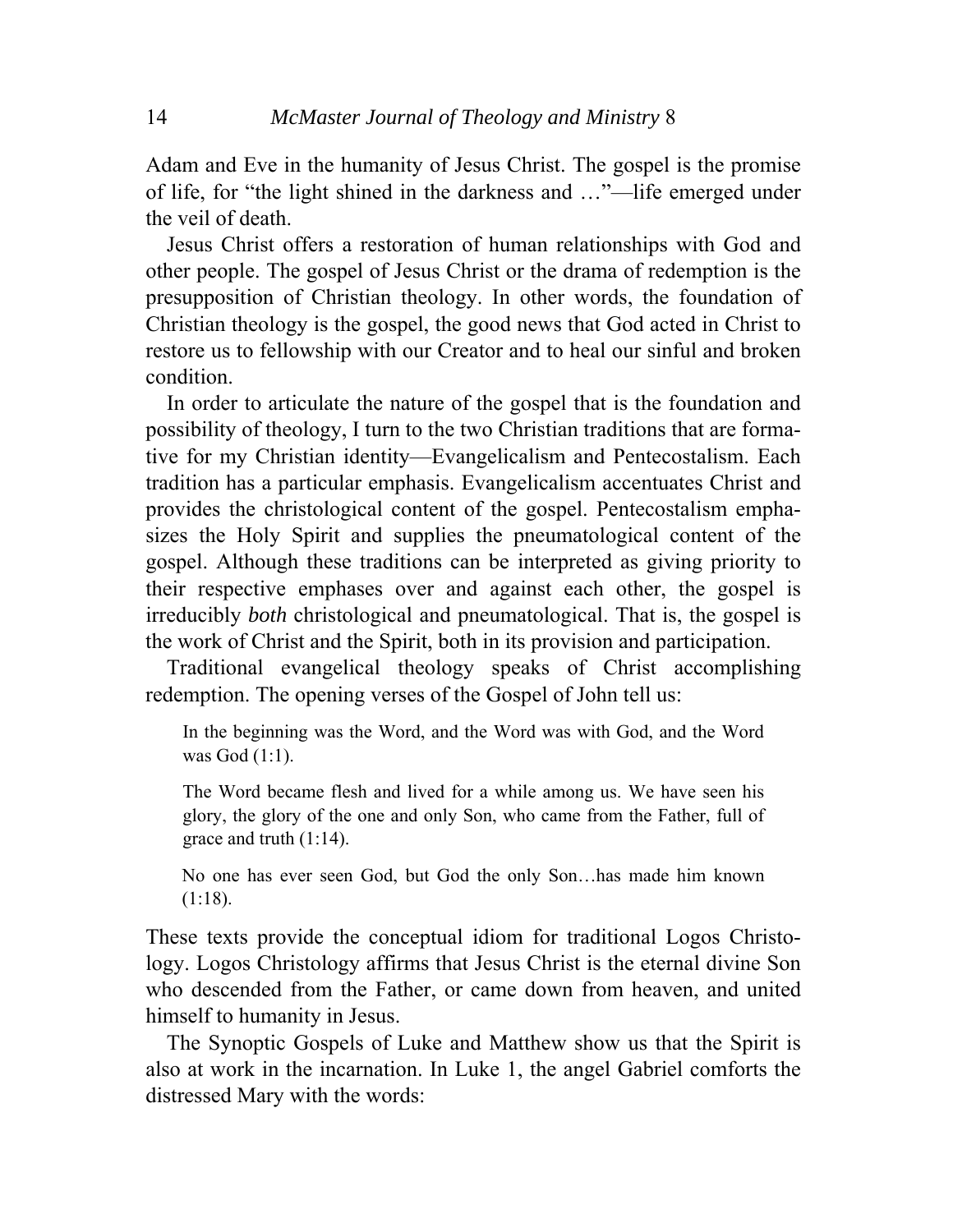"Do not be afraid, Mary, you have found favor with God. You will be with child and give birth to a son, and you are to give him the name Jesus"…"How will this be," Mary asked the angel, "since I am a virgin?" The angel answered, "The Holy Spirit will come upon you, and the power of the Most High will overshadow you. So the holy one to be born will be called the Son of God" (Lk. 1:30-35).

The Gospel of Matthew makes the same point in its story of the angelic appearance to Joseph. It states:

This is how the birth of Jesus Christ came about. His mother Mary was pledged to be married to Joseph, but before they came together, she was found to be with child through the Holy Spirit. Because Joseph her husband was a righteous man and did not want to expose her to public disgrace, he had in mind to divorce her quietly. But after he had considered this an angel of the Lord appeared to him in a dream and said, "Joseph son of David, do not be afraid to take Mary home as your wife, because what is conceived in her is from the Holy Spirit" (Mt. 1:18-20).

Thus, Matthew and Luke inform us that the incarnation of the eternal Son of God in Jesus Christ was also a work of the Holy Spirit. Jesus Christ is the union of humanity with the eternal Son through the unifying power of the Spirit. Jesus' ability to live in utter love and faithfulness to the Father and humanity derives from the datum of the incarnation. He embodies full devotion and love to God and neighbor. He is the superlative actualization of humanity living in union with God, and by that union, in love with God *and* other human persons. Jesus was what we could never be without grace. Because of this he provides the definitive means and possibility for the restoration of our relationship with God and other human persons.

 Evangelicals often pride themselves on teaching that Christianity is not a religion, but a personal relationship with Jesus Christ. But the truth of the matter is that we sometimes fixate on issues that betray our relational rhetoric. We portray salvation as essentially receiving pardon before a wrathful deity enthroned in a heavenly tribunal. Once our sins are forgiven, we spend the rest of our time pining for heaven and minding our P's and Q's. Thus, salvation is escaping hell, gaining heaven, and being uptight and stiff until we are beamed up to heaven. Is it any wonder that people are often allergic to Christianity?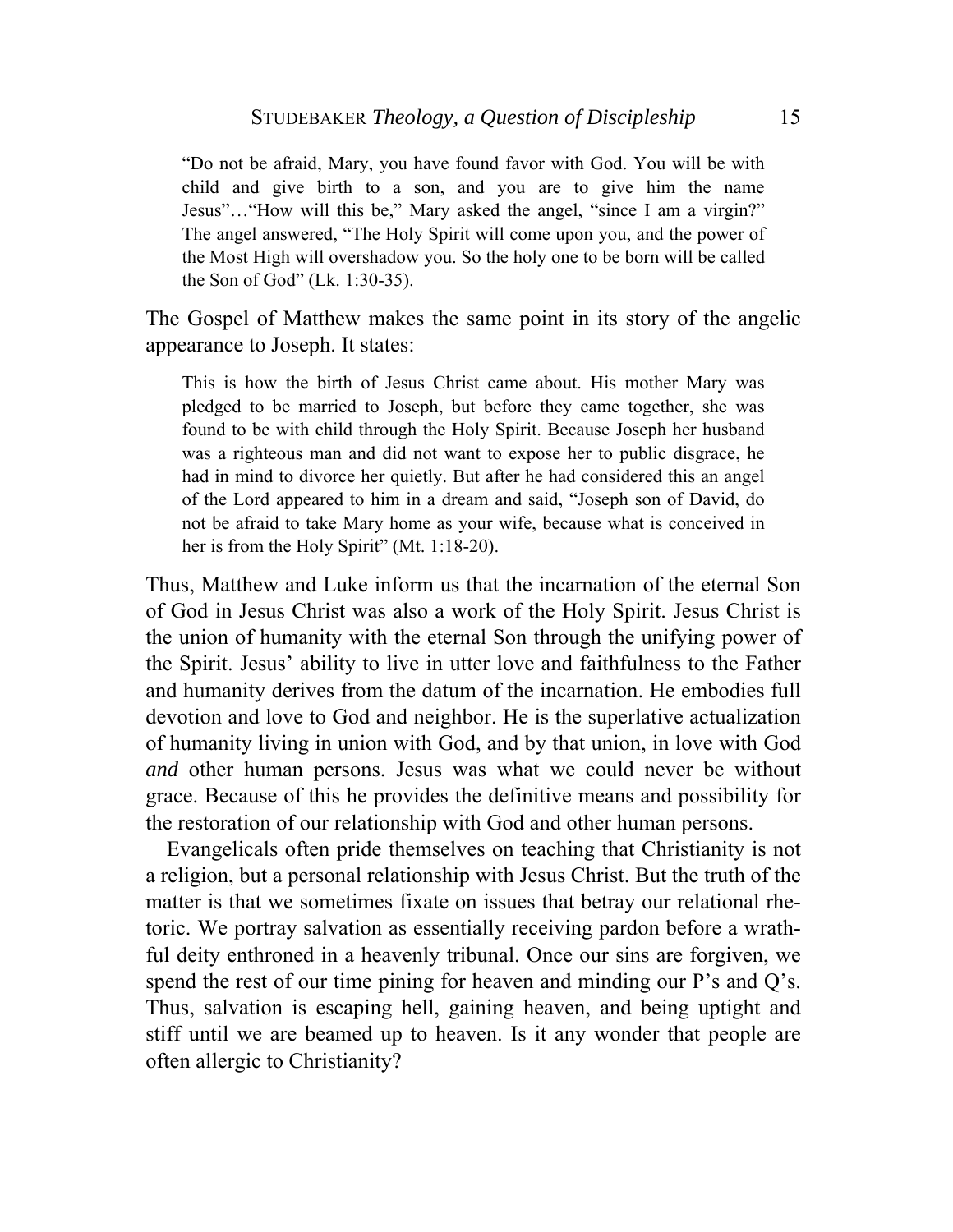#### 16 *McMaster Journal of Theology and Ministry* 8

 Without discounting the above concerns of guilt, heaven, and morality, we must realize that Christianity is not primarily about receiving an acquittal before the judge of heaven, being stuffy religious folk, and finally, as a pastor I once served with put it, "leaving this bag of bones and going to heaven." Christianity is about a renewal of our love relationship with God and other human persons; hence the greatest commandments are: "Love the Lord your God…and your neighbor as yourself" (Deut. 6:5; Lev. 19:18; Mt. 22:37-40). Yes, it also includes forgiveness, obedience and participation in the everlasting kingdom, but these are relative to the more fundamental restoration of our relationships with God and each other.

 Jesus showcased the relational nature of his redemption in his farewell prayer in Jn 17:20-26, when he prayed:

My prayer is not for them alone; I also pray for those who will believe in me through their message, that all of them may be one, Father, just as you are in me and I am in you. May they also be in us so that the world may believe that you have sent me… I have made you known to them, and will continue to make you known in order that the love you have for me may be in them and that I myself may be in them.

Jesus' prayer reflects the relational and personal nature of redemption. He prays that believers will experience the relational unity he enjoys with the Father and at the same time that this unity will characterize their relationships with each other. It is important that he does not pray for unity with "God," but for unity with *him* and the *Father*. Believers come into union with the trinitarian persons. Moreover, in the context of the prayer, unity with Christ and the Father is indivisible from unity with other believers. His redemption that is expressed in this prayer is a reunification of personal relations in two respects. On the one hand, human persons participate in restored relationships with the "three-personed God" and, on the other hand, with other human persons. Placed in the context of the broader narrative of redemption, his prayer is a request for the reconstitution of the relationships lost in Genesis 3.

 The final canonical book, Revelation, vividly describes the conclusion of the redemptive saga and reflects the fulfillment of Jesus' prayer in John 17 and the "first gospel" of Gen. 3:15. It describes a scene of the full renewal of humanity's relationships with God and each other. It proclaims: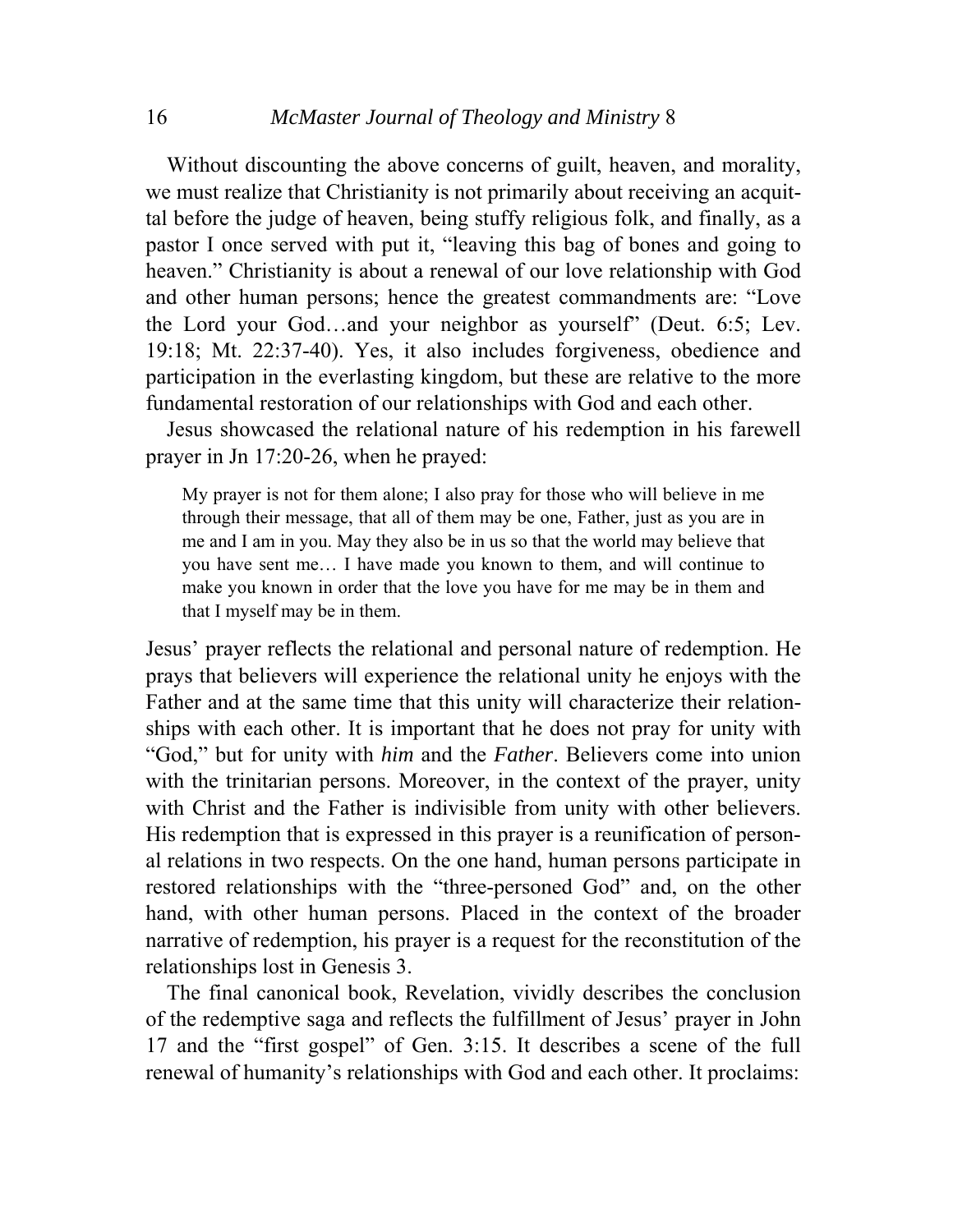And I heard a loud voice from the throne saying, "Now the dwelling of God is with men, and he will live with them. They will be his people, and God himself will be with them and be their God. He will wipe every tear from their eyes. There will be no more death or mourning or crying or pain, for the old order of things has passed away" (Rev. 21:3-4).

In short, the order of Genesis 3 will pass away and the more ancient order of Genesis 2 will return. It is a vision of a "people" who no longer know the shame of nakedness—tears, betrayal, abuse and death—because the conditions of alienation from God and each other no longer exist. It is a promise that once again humans will live in the presence of God and each other without the shame of nakedness.

 The gospel is the promise that we can participate in the everlasting kingdom in which life and love prevail over death, sin, and hate *and* not only in some eschatological future, but in the present. Jesus said, "Whoever hears my words and believes him who sent me has eternal life and will not be condemned; he has crossed over from death to life" (Jn 5:24). Paul affirms that "if anyone is in Christ, he is a new creation, the old has gone, the new has come" (2 Cor. 5:17). Again, Jesus announced to the Pharisees, "if I drive out demons by the Spirit of God, then the kingdom of God has come upon you" (Mt. 12:28). Although we have not experienced the fullness of the everlasting life, the new creation, and the coming of the Kingdom, we nonetheless have tasted it.

 Although the gospel is the promise that we can participate in the redemption of Christ, Christ left the earth long ago. So how do we participate in his redemption? Jesus anticipates and answers these concerns in the Gospel of John. Shortly after announcing his return to the Father, Jesus assures the disciples:

I will ask the Father, and he will give you another Counselor to be with you forever—the Spirit of truth… I will not leave you as orphans; I will come to you. Before long, the world will not see me anymore, but you will see me. Because I live, you also will live. On that day you will realize that I am in my Father, and you are in me, and I am in you… If anyone loves me, he will obey my teaching. My Father will love him, and we will come to him and make our home with him (Jn 14:15-20, 23).

In his farewell words to his disciples (and ultimately to all who would become his followers), he promised to send the Holy Spirit because he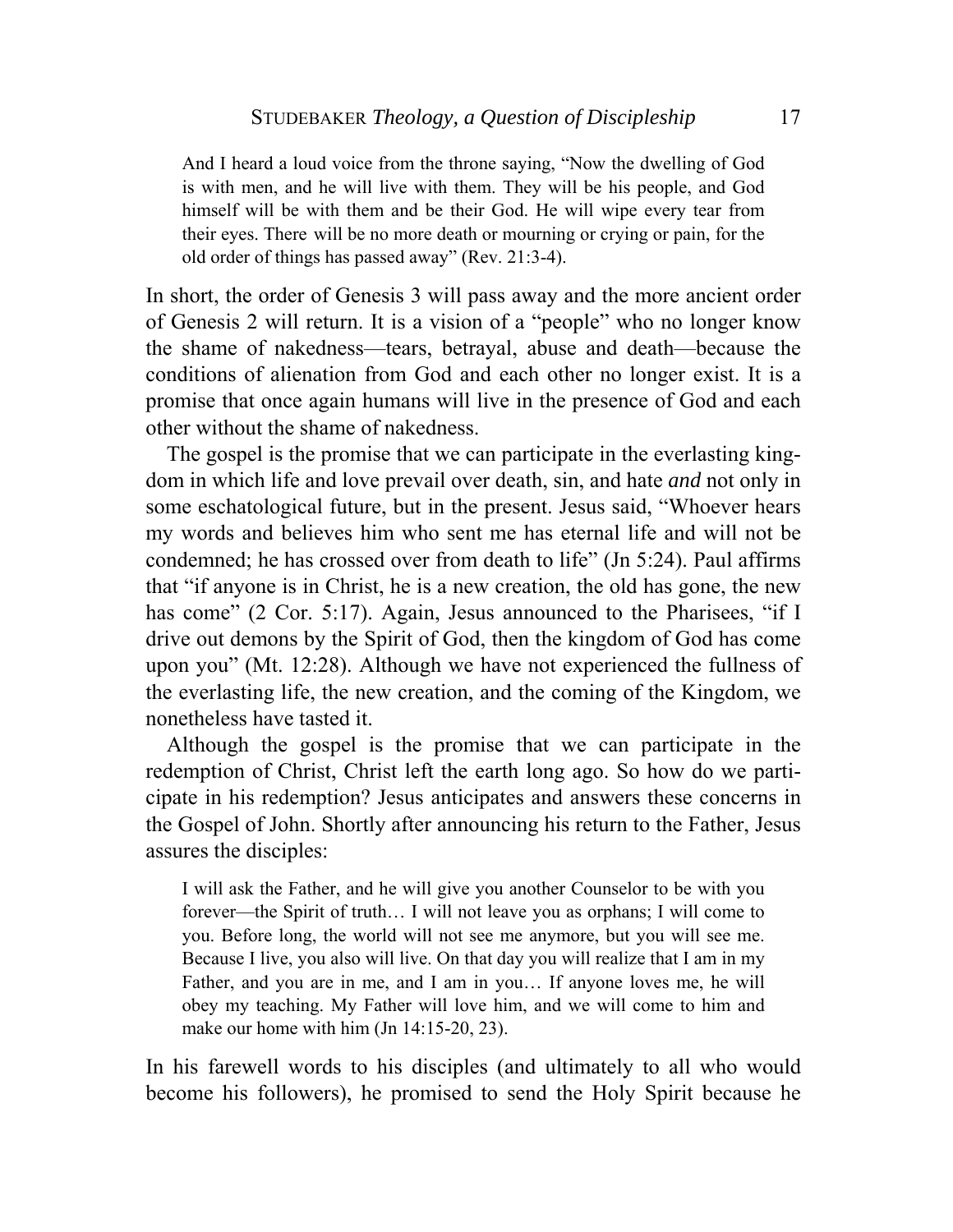knew that he would not be with them much longer, at least in the way they had grown accustomed to his presence. He anticipated his passion, resurrection, and ascension to the Father. Nonetheless, he would not leave them alone, he (and the Father) would send the Holy Spirit, and through the Spirit his disciples would come to participate in the loving fellowship of the Son and the Father.

 Acts 2 describes the outpouring of the Holy Spirit on the disciples in the upper room. This is a favorite passage for Pentecostals. It accents the importance of the Spirit for Christian ministry and service. But more importantly, the event reflects a fulfillment of Jesus' promise to send the Spirit to the disciples. Pentecost is not only the reception of the Spirit, but the induction of the believers into fellowship with the Son and the Father. Acts 2 narrates the dramatic fulfillment of Jesus' promise to send the Holy Spirit and thereby consummate the trinitarian fellowship that is the essence of the gospel. By virtue of the indwelling Spirit, believers are children of God and heirs with Christ (Jn 1:12-13; 3:1-8; Rom. 8:15-17). The Spirit unites believers to Christ whereby they become, along with the Son, children of God who love the Father.

 The coming of the Spirit that brings us into union with Christ (and thereby makes us children of God) is the foundation and possibility of Christian theology. Without renewed relationship with God, Christian theology is impossible. This is the case because Christian theology is the attempt to understand the implications and ramifications of participation in the fellowship of the trinitarian God and the grace that makes us God's children*.* Christian theology seeks to answer the question, "What does it mean for us to embody the grace of Christ that has laid hold of us?" Thus, theology is a question of discipleship*.* Several implications follow from understanding theology as a question of discipleship and to these we now turn.

## *The Contextual and Dynamic Nature of Theology*

The contextual and dynamic nature of theology derives from the reality that the call of Christ to fellowship with God comes to us in the particular circumstances of our lives, and that we seek to respond to that call within those circumstances. Indeed, the dynamism of theology derives from its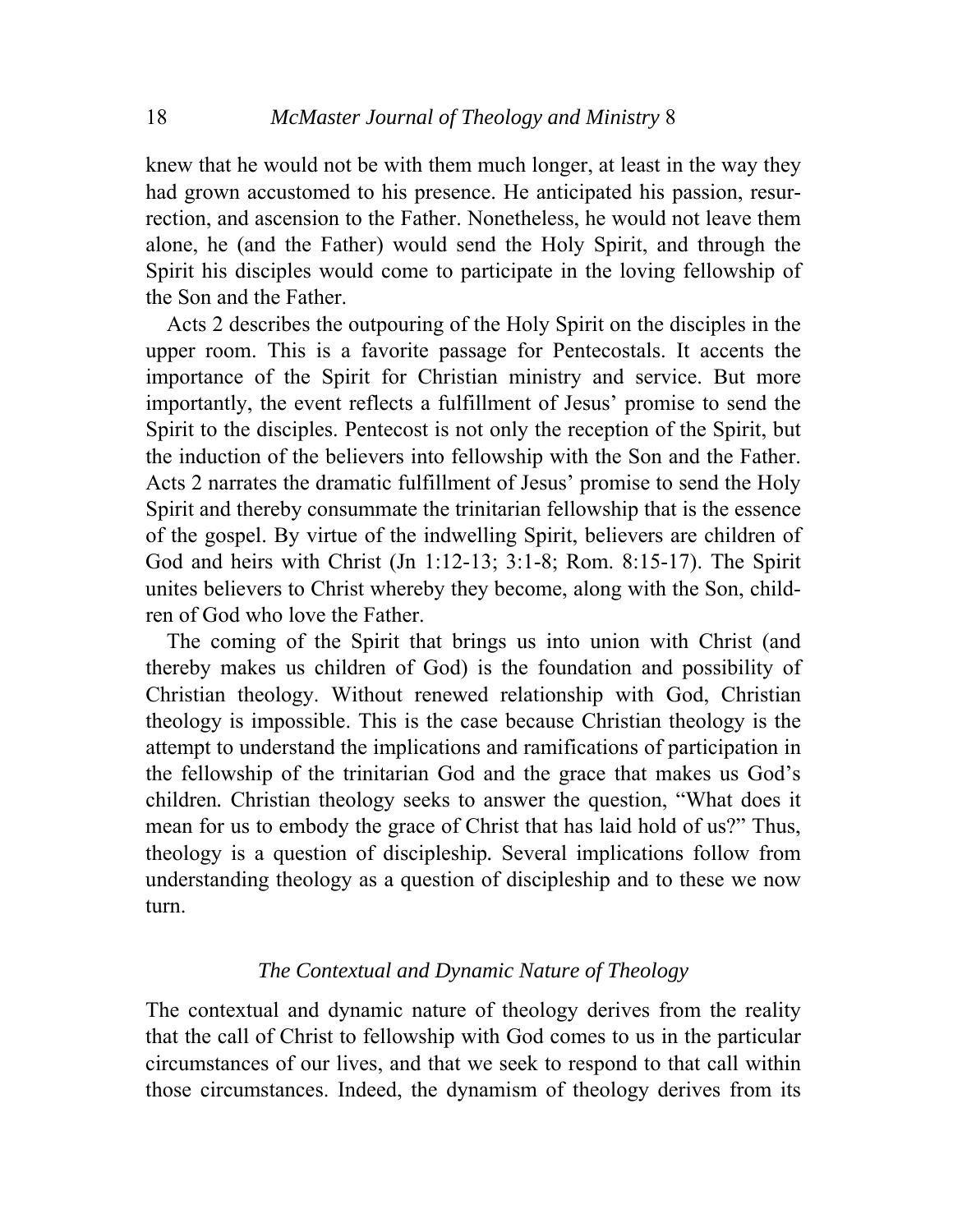contextual nature. When I say that theology is dynamic, I mean that the way we actualize our relationship with God is in flux both for our personal lives and our communal or church lives. It will not do for us to ape the practices of the past unreflectively; this is traditionalism that fails to see that Christ calls us to follow him in this world and this culture and not the world of a romanticized past.

 Recognizing and accepting the dynamic nature of theology is difficult. I am reminded of a conversation I had with a professor at one of the most prominent evangelical seminaries in the United States. He informed me that the sixteenth-century Reformers and the seventeenth-century codifiers of Protestant Reformation theology basically said everything that needs to be said. The task of contemporary theology is to put their expressions in a contemporary idiom. While I share his admiration of the Reformers and the Herculean intellectual efforts of the Protestant scholastic theologians, we do not live in sixteenth-century Wittenberg or Geneva. The social world of the Reformers has long since passed. We live in the North American cultural context. Many people refer to our world as post-Christian, post-Christendom, or at least post-churched. Although we may grow weary of the trendy clichés, we nonetheless must take account of our cultural situation and discern what it means for us to embody the grace of Jesus Christ in the world in which we live.

 Please do not misunderstand me; I am not dismissing the achievements of the past. Remember that my title is Professor of Systematic *and*  Historical Theology; one of my primary areas of research is on Jonathan Edwards, an eighteenth-century Puritan theologian. However, we misunderstand and ultimately do not honor these past heroes of the faith by unblinkingly repeating their theologies. We honor them and emulate them when we *do what they did*. They brought the gospel to bear on their world and proclaimed what it meant to be a faithful disciple of Jesus Christ in their day. Thus, the contemporary and contextual focus of theology does not mean that we ignore the insight of our traditions. On the contrary, the tradition shows us how those who have gone before us sought to give credible witness to Christ and to the central ideas that give shape to the narrative of Christian redemption in the contemporary context.

 An example is the sixteenth-century Protestant Reformer Martin Luther. Luther countered the guilt-and-merit religious system produced by certain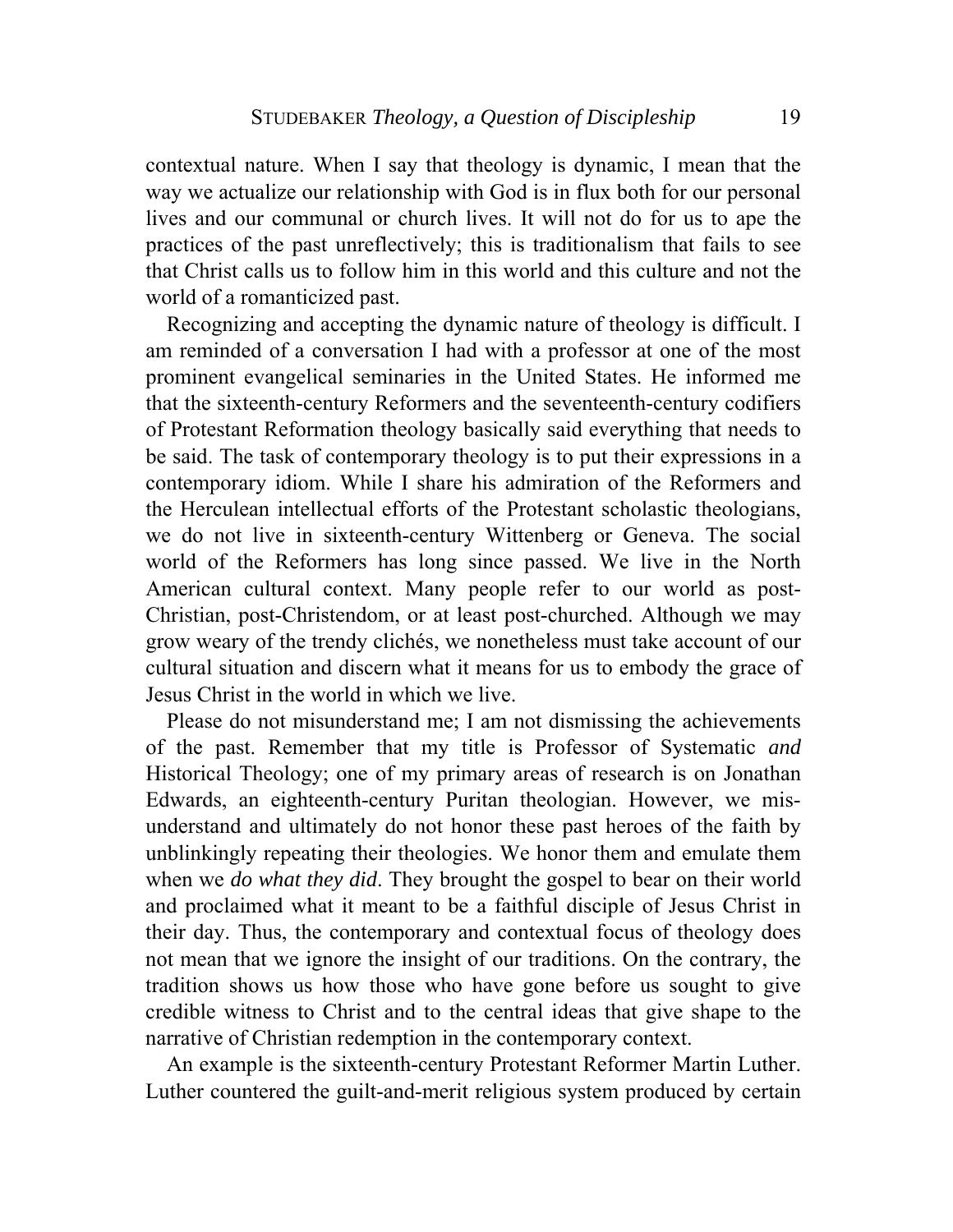late-medieval theologies and spiritualities. He did this by drawing on an emphasis in the doctrine of justification that the gospel promises peace with God through sheer grace. However, the problems Luther faced no longer exist, at least in the form he experienced them. Does this mean that justification by faith has nothing to say to contemporary Christians? No. But it does mean that the way we articulate it and bring it to bear on our world may be different. Perhaps the contemporary message of justification speaks to the oppressing and sycophantic worldview of North American consumerism. Consumerism functions as a civil religion that defines a person's value and quality of life by his or her ability to participate in the capitalist and consumer economy, which means the ability to produce, acquire, and consume more things. Linking the value of human life to its ability to produce and consume is perhaps why euthanasia is so attractive to our culture. The elderly commit the unpardonable sin of consuming expensive medical resources, but do not produce anything. Thus, we should dispense with them.

 In contrast, the gospel is the promise that human dignity and value is not relative to income and the accumulation of the artifacts of the consumer culture, but to the reality that God loves each human person, demonstrated this love in Christ, and offers all possibility to participate in Christ's redemption. Scripture's teaching on justification has not changed, but contemporary Christianity and culture is different than what faced Luther, or even the apostle Paul. Theology does not serve the church and society by simply parroting the past expressions of theology. But rather, theology fulfills its purpose when it finds and proclaims the redemptive message of the gospel in a way that speaks to the present church and world.

 Theology is a question of discipleship because it asks and seeks to answer questions such as:

 1. What does it mean to follow Jesus Christ in the cultural circumstances in which we/I live?

2. What is the Spirit of God saying to the Church of Jesus Christ today?

 3. How do we bring the redemption revealed in Jesus Christ to authentic and credible expression?

Theology is a discipline of thought that seeks to discern appropriate answers to such questions and concerns.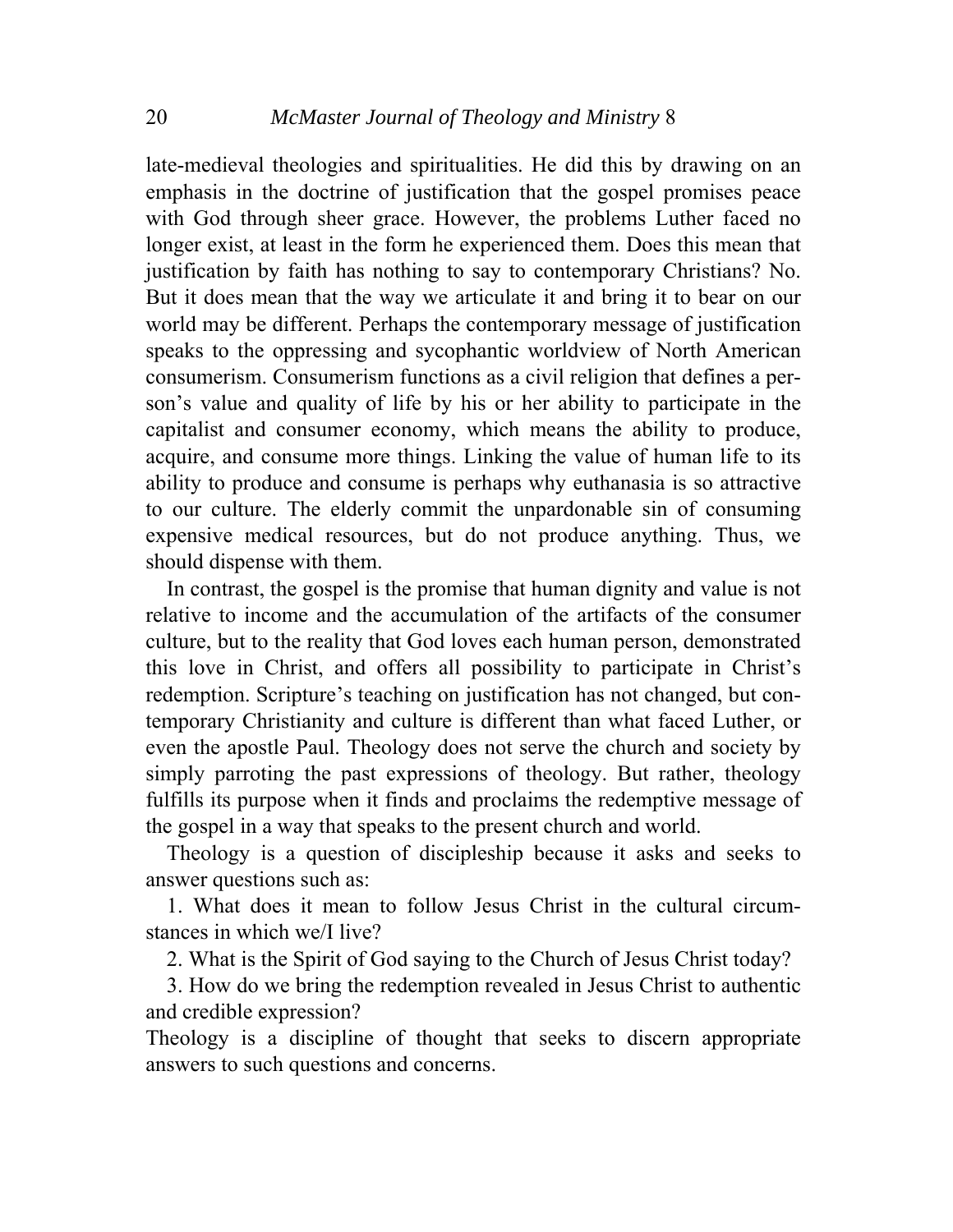# *Theology Is Personal*

 A second implication of theology as a question of discipleship is that theology is personal. Theological reflection is not a pursuit of some vague, de-contextualized and essentialized notion of discipleship. A single definition and form of discipleship does not exist; there are least twelve in the Gospels; each disciple followed Christ in a unique way. Theology is personal because it deals with relationships between persons. Christianity is not just about a relationship with God *per se*, but with the trinitarian God. The Christian is in relationship with the Son and the Father through the Holy Spirit and with all other believers who participate in that trinitarian fellowship.

 Although we follow Christ in the context of the Christian community or church and the broader world, we also follow him as individuals and need to think about what it means for us personally to follow Christ. Christ calls us as individuals. The question of discipleship is intensely personal. Jesus ultimately asked the twelve, "Who do *you* say that I am?" (Mk 8:29; emphasis added). The call of Christ comes to us in the specific conditions of our lives. For example, the call of Christ came to Peter while he was living out his life as a fisherman on the shores of the Sea of Galilee. It came to Saul/Paul while he was carrying out his program of persecuting the new Christian sect. We are not called by or to a church creed or system of doctrine, but by and to Christ. For me, theology is part of my broader vocation to be a disciple of Christ and, more specifically, it is the way I embody the call to follow Christ. Being a professor of theology is one of the ways that I engage in theology and answer the question of discipleship—what does it mean for me to follow Christ? Theology is personal because it seeks to explore the unbounded horizon of our relationship with the trinitarian God.

### *Conclusion*

In closing, let me recall Donne's sonnet, "Batter my Heart Three-Person'd God."

Theology is that modality of inquiry where we seek to discern:

• Where the three-personed God batters and knocks at our hearts